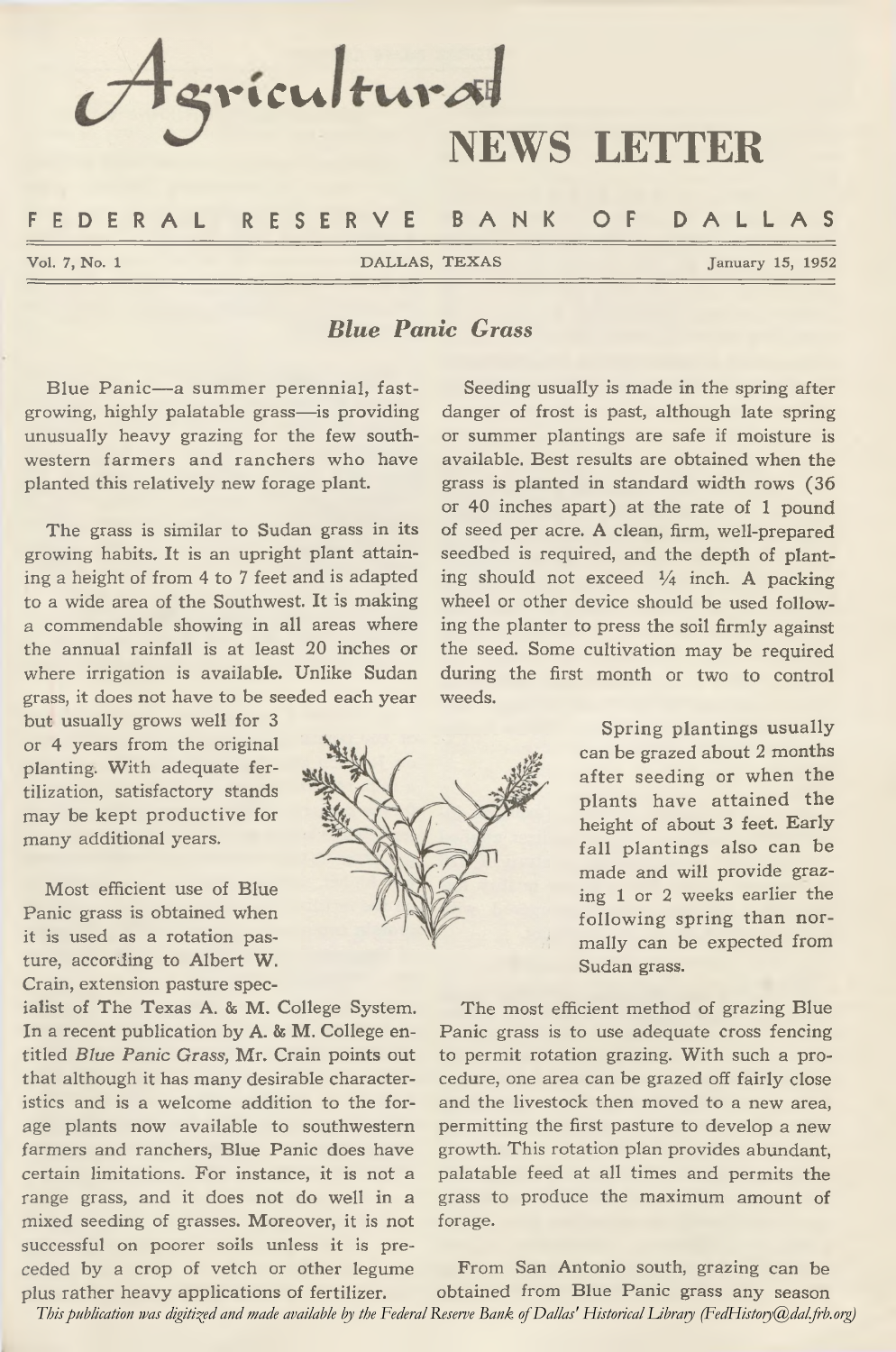of the year. In this area, farmers sometimes refer to it as "a perennial Sudan grass."

Blue Panic can be cut for hay or ensilage. Cutting should be started just as the seed heads become visible. If the planting is to be used primarily for hay, it may be desirable to broadcast the seed at a rate of 5 to 10 pounds per acre rather than to plant it in rows. This forces the plants to produce a finer stem, giving a better quality hay. However, broadcast plantings are not recommended for grazing.

Mr. Crain emphasizes that Blue Panic grass requires large amounts of plant food and that it will not do well on poor, unfertile soils. The plant is capable of producing large yields, but it will not do so unless adequate plant food is available. In the sandy soils of the West Cross Timbers region of Texas and in east Texas, all three of the major plant foods— nitrogen, phosphate, and potash— are needed, while in the Blacklands and Grand Prairie sections of the State, nitrogen and phosphate are the principal fertilizers recommended.

In tests at College Station, Texas, an investment of \$17 per acre in fertilizer applied to Blue Panic grass brought a return of \$78 in increased yields and a higher quality forage— 14.3 percent protein compared with 11.3 percent on the unfertilized plot.

In closing his discussion of Blue Panic grass, Mr, Crain states:

"Blue Panic deserves a good trial. It is not a range plant and should not be expected to 'take care of itself.' A pound of seed per acre in rows on a good seedbed is enough; use adequate plant food; graze with enough cattle to prevent four or five feet of growth but not closer than six to ten inches; plant sweetclover, or singletary peas or another legume and remember: Good Pastures Are a Cash Crop— Treat Them As Such!"

## *Fertilizer for Johnson Grass*

Most southwestern farmers have devoted many hours to eradicating Johnson grass from cotton fields, and generally the grass is considered a pest. However, many thousands of acres are cut for hay each year, and in some communities Johnson grass hay is the principal roughage available during the winter months.

Where Johnson grass is to be used as hay, the use of commercial fertilizer will pay big dividends. Albert W. Crain, extension pasture specialist of The Texas A. & M. College System, cites results obtained in tests in the Brazos River bottom over a 3-year period in which the yield of Johnson grass was doubled through the use of fertilizer. In this experiment an expenditure of \$35 per acre for fertilizer resulted in an increase of 6 tons of hay. The protein content of the hay from the fertilized field also was higher, with the increase equivalent to a ton of cottonseed meal.

In DeWitt County, Texas, the application of 100 pounds of ammonium nitrate per acre on Johnson grass on September 16, following a rain, resulted in the production of 1 ton of forage per acre by November 1. The unfertilized field yielded only 600 pounds of forage per acre. In this test also, the protein content was higher, with the ton of forage produced on the fertilized field containing \$24 worth of protein compared with only \$5 for the value of the protein in the 600 pounds produced on the unfertilized area.

In citing these examples, it should be emphasized that the increase in yield on the fertilized fields was achieved with the same amount of rainfall as that received on the unfertilized areas. This fact emphasizes the importance of proper fertilization during seasons when rainfall is short.

If Johnson grass is to be used as hay, harvest should be started just before the seed heads first begin to appear. Delaying harvest beyond this stage may increase the tonnage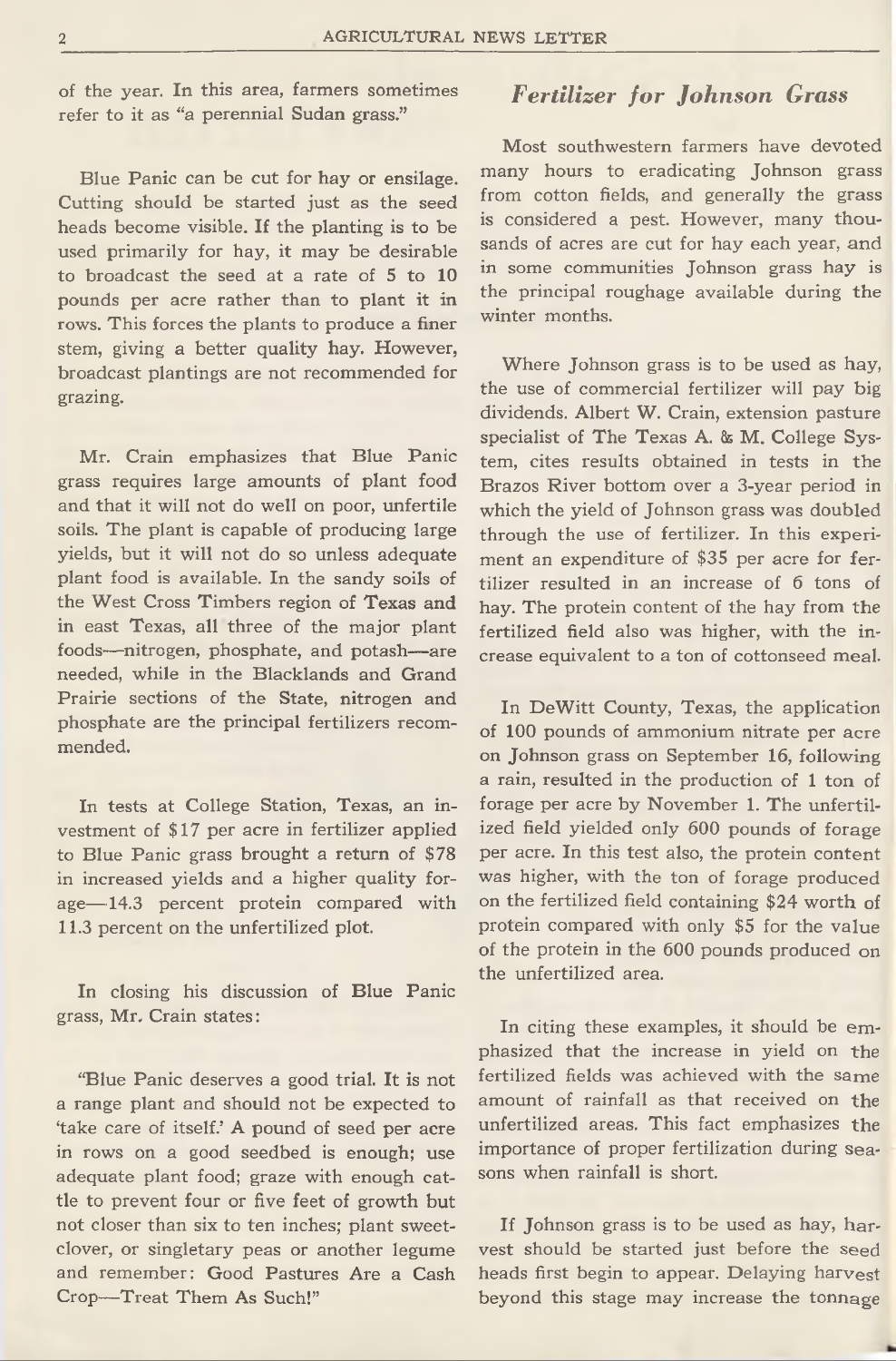but will yield a coarser, less palatable hay, lower in protein content and less valuable as a livestock feed.

#### *Close Spacing of Cotton Increases Yield*

Higher yields of cotton were obtained with thicker stands of plants in tests at the Temple unit of the Texas Agricultural Experiment Station, Plants spaced 5.5 inches apart in the row yielded 174 pounds of seed cotton more per acre than an 11.4-inch spacing.

In commenting upon the tests, the specialist in charge pointed out that there were fewer bolls per plant on the closer spaced plantings but more bolls per acre. The size of bolls was about the same in both cases.

Another advantage of the closer plant spacing is that mechanical harvesters operate more efficiently in cotton that is planted to the thicker stand.

## *Chemicals for Weed Control in Cotton*

Control of grass and weeds in cotton by use of chemicals rather than by hand hoeing was achieved during 1951 in tests at the Texas Agricultural Experiment Station.

Comparative costs show a saving of \$2.39 in favor of chemicals over hand hoeing. In addition, there is the added advantage of being able to apply the chemicals faster and without waiting for hand labor. In the past 2 years, such labor has been very scarce and frequently unavailable when needed most.

Chemicals for weed control are applied with a spray machine attached to the tractor. The most satisfactory procedure used in the tests mentioned above was to make one application of a "pre-emergence" chemical at the time of planting and two "post-emergence" applications after cotton plants were up to a stand.

The pre-emergence application was made at the rate of 2 pounds of "Premerge" (the trade name of the chemical) in 10 gallons of water per acre. This solution was applied directly behind the planter press wheels and covered a 10-inch strip over the cotton row. The purpose of this application was to kill shallow-seeded annual weeds and grasses as they germinated, until the cotton was up sufficiently high to permit cultivation.

When the cotton plants were high enough to permit spray nozzles to be directed into the row below the bottom leaf of the plant (about 3 to 4 weeks old), the first application of a post-emergence chemical was made. The chemical used is called Lion Oil No. 1 and was applied at the rate of 5 gallons per acre. A second application was made 7 days later. These sprayings controlled seedling grass and weeds in the row but did not injure cotton plants, except for an occasional burning of lower leaves.

Satisfactory results with chemical weed controls also have been obtained in Louisiana, and it now appears that the solution of this bottleneck to the complete mechanization of cotton production is making rapid progress. It should be emphasized that chemicals can be used successfully in controlling weeds and grass in cotton only if manufacturers' directions are followed closely.

As is the case with most mechanized operations in agriculture, careful attention to details is necessary. Thus, farmers who contemplate using chemicals for controlling weeds and grass in their cotton should make a careful study of the methods that have proved satisfactory and should make certain that their tractor operators follow directions carefully.

*Irrigated farming now occupies an important place in Texas agriculture. During the 9-year period, 1940-48, the area under irrigation in Texas increased from 1,045,000 to 2,885,000 acres, according to the Texas Agricultural Experiment Station.*